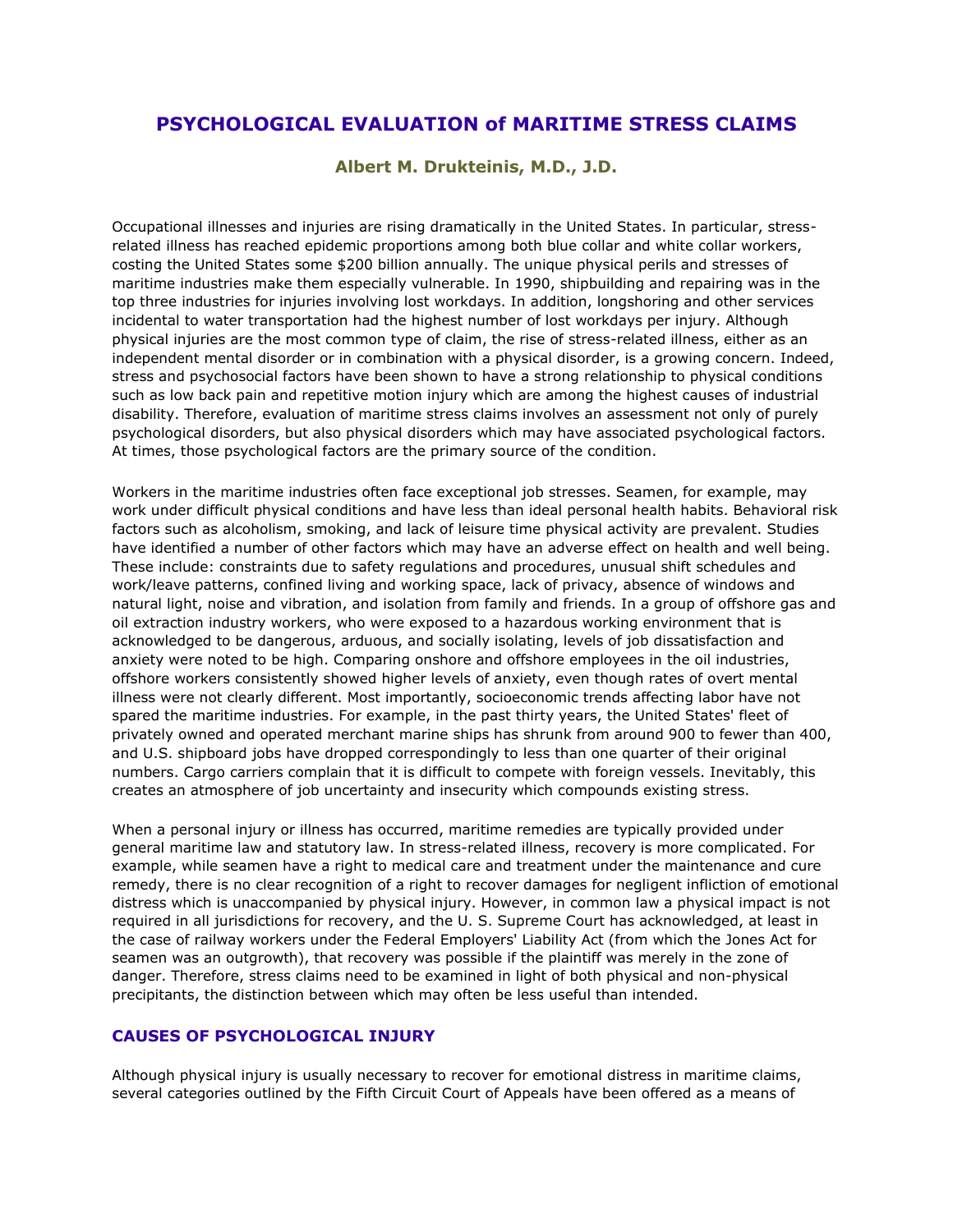establishing legitimate causation. These are: (1) physical impact followed by emotional distress; (2) no physical impact but plaintiff was in the zone of danger; (3) the bystander rule, where the plaintiff is physically near someone who is injured, personally observes it, and is closely related to the victim; (4) the full recovery rule in which a reasonable person, normally constituted would not be able to cope adequately with the mental distress occasioned by the circumstances. From a psychological standpoint these causal situations can be divided broadly into those in which there is physical impact and those in which there is no physical impact.

#### A. Physical Impact

The requirement of a physical impact for emotional distress claims springs from public policy concerns which support limiting emotional distress recovery generally. Among those concerns are: (1) the difficulty of identifying false claims; (2) the potential for unlimited defendant liability to multiple plaintiffs; and (3) the potential for a flood of superfluous litigation. Emotional or stress-related illness claims have always been looked at skeptically because of their subjective nature. A physical connection is thought to help establish objectivity, whether the trauma that is the precipitant of an emotional injury is a physical one or, as in mental-physical claims in workers' compensation actions, the consequence of the injury is a physical one. The premise is that there is something observable and the claim does not rely on unverifiable descriptions of the plaintiff. But a physical connection may not be as objective as presumed, since in many cases the illness that follows a physical injury is psychologically generated, and, where physical symptoms are claimed, they are often merely the subjective experience of the sufferer. The popularly dubbed chronic pain syndrome is a good example of this phenomenon. While physical trauma can at times have such a profound effect on the psyche that the individual deteriorates emotionally and physically as a consequence of the trauma, in other instances the traumatic event may have merely served as an opportunity for pre-existing psychological processes to become operative and manifest themselves as physical illness. Here, the traumatic event is only incidental. Pre-existing personality predisposition, psychiatric illness, or psychosocial and environmental factors may be the actual cause of pain, i.e. the force producing its effect.

In addition, trivial physical impact can at times be followed by dramatic out-of-proportion illness consisting of both physical and emotional symptoms. In these cases, a physical connection to the degree of distress cannot be established just because a physical impact preceded it. Psychological factors no different than in pure emotional or non-physical impact claims are the primary, if not sole, cause of the illness. Again, if an opportunity was needed for the expression of psychological and social conflict, the physical impact provided it. Therefore, even in physical impact cases where a physically traumatic event can be identified, the subjective account of pain, suffering, and distress can dominate the clinical presentation.

# **B. No Physical Impact**

Subjectivity is highest in non-physical impact claims. Yet, where they are allowed, some attempt is often made to try to objectify the experience by requiring a recognizable traumatic event that has an understandable consequence. So, if someone was in the zone of danger, at least the danger was known to exist in close proximity to the plaintiff and some psychic effect is understandable. Historically, in workers' compensation claims where mental stress was allowable, there was often a requirement that it be in the form of a nervous shock. This implied that a circumscribed incident of an intense nature had occurred whose effects were not ambiguous. In more recent years, as mental stress claims have moved to allow cumulative emotional trauma, this attempt at objectivity has become eroded.

Even if a distinct event which produces nervous shock or fright can be identified and understandable, this does not mean that it necessarily leads to lasting effects or illness. The popular and growing diagnosis of Post-Traumatic Stress Disorder (PTSD) is a good example of that. In spite of its frequent use in litigation today, researchers have observed that the disorder is relatively rare following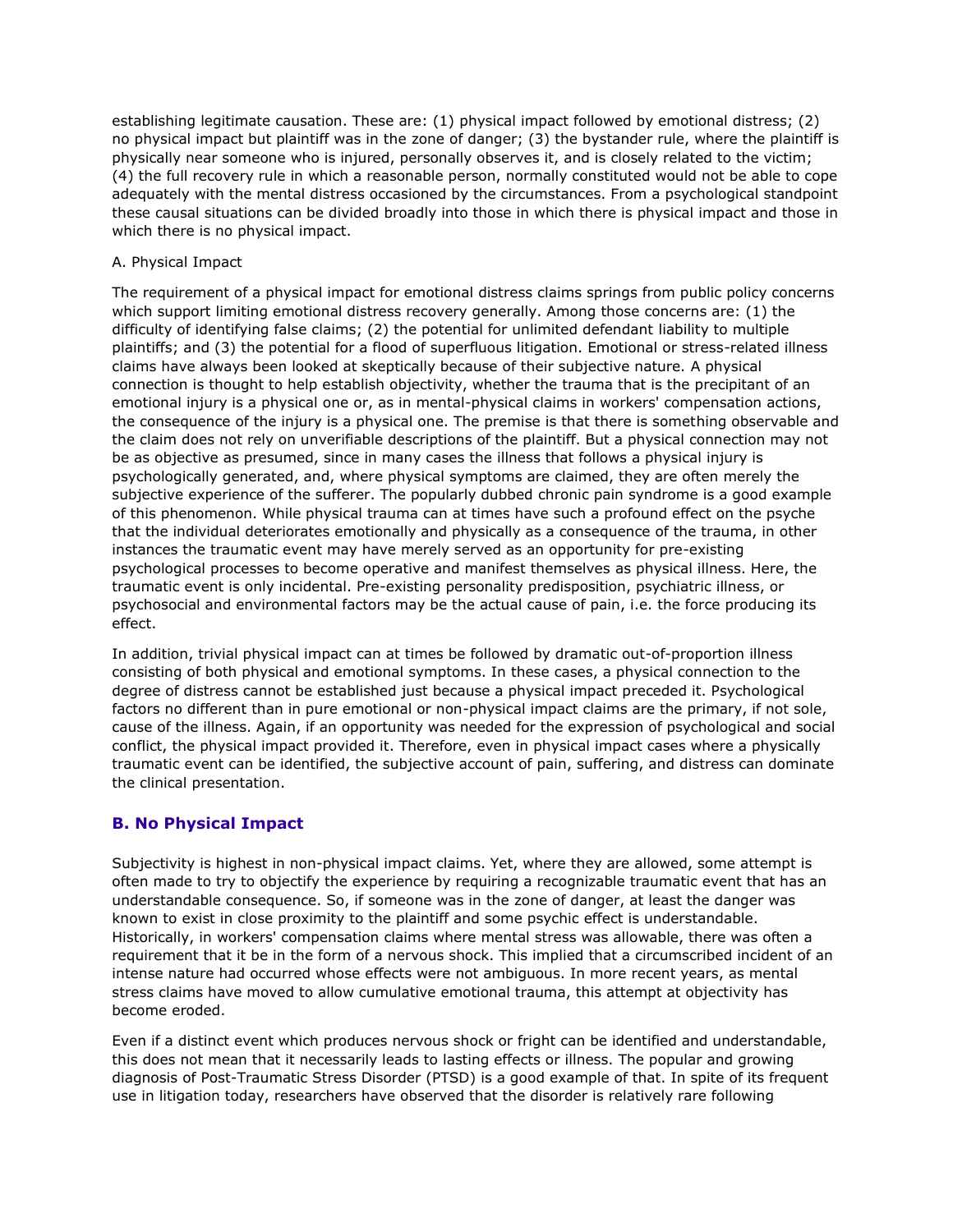exposure to trauma, and risk factors other than the trauma are a greater predictor of who will have symptoms. Certainly, it is known that stress can lead to maladaptive response patterns, deterioration of coping mechanisms, mental and physical exhaustion, and possibly a mental or physical disorder.

Studies have shown that a marked excess of certain stressors, particularly involving loss and disappointment, can precede depression, and some researchers have shown that individuals who undergo a great many life changes, positive or negative within a short period of time, are more prone to develop physical and mental disorders. But, stress, distress, and disease are not easily distinguished. Stress by itself is a difficult concept to define, since it is so tied up with normal human experience. It is commonly assumed that stress means strain or some disruption of harmony or peace within the individual. However, in fact, stress is not really pathological but an inevitable consequence of interacting with one's environment.

Even the stress response, which includes central nervous system and hormonal arousal, is not pathological but serves both a defensive and a growth purpose for the organism. Where stresses are perceived as undesirable or threatening, they have the capacity to elicit distress, but even where a psychiatric disorder such as depression may be preceded by stress, the correlation between the two will always be small because stress is so much more common than depression. Furthermore, the relationship between stress and mental disorder is strongest in mild cases which may not seek psychiatric help at all, compared to the more severe ones which do. This latter group of more severe and disabling cases are very likely to fall into categories of endogenous disorders (springing from within) or biological illness. So, the presence of stress and distress does not define disease and should not necessarily imply emotional damage.

# **C. Other Factors**

Mental disorders by their very nature interfere with an individual's social and occupational functioning. Of course, mental disorders can have many possible sources, including biological defects, psychological conflict, or environmental stresses totally unrelated to a work situation. When the disorder becomes full blown, it may invade all aspects of the individual's life, including family, friendships, recreation, and work. When coping mechanisms deteriorate, the individual is no longer able to have an adaptive stress response and every demand that life brings becomes an overwhelming burden. Often, the work becomes too much. The more that work performance is affected by illness, the more desperate an individual may become, seeking to blame what is convenient for the distress. This typically and erroneously can include family, friends, or workplace. With time, poor work performance actually creates new burdens since there can be a threatening employer response, fear of reprimand or demotion, or even termination. Of course, this leads to low self-esteem, financial hardship, and further aggravation of the mental disorder.

Again, in workers' compensation cases, some jurisdictions have described the doctrine of active vs. passive role of employment, which attempts to shift analysis from a subjective to a more objective test. The determination here is whether the employment itself was a positive factor influencing the course of disease, as distinguished from a mere stage for the event, an after-the-fact rationalization, or a mere passive element on which a non-industrial condition happened to have focused. When employees who are suffering from mental disorders have difficulty in performing their job or relating to others at work, this can be a source of stress. But the work is only a convenient focus or a retrospective rationalization which is later blamed for all the problems.

Among the most difficult issues in industrial stress claims is that of warranted administrative or personnel actions by the employer. For example, it is understandable that if an employee is given a warning or reprimand for poor performance, that this would be stressful, but that stress is not a personal injury arising out of employment conditions nor is it rightfully due to the employer's actions. Instead, if the employer has acted in good faith, the employee's own behavior has led to the employer's response with its stressful consequences. In addition, stress of a potential layoff or termination can greatly affect employees. Even when employees are engaged in deliberate misconduct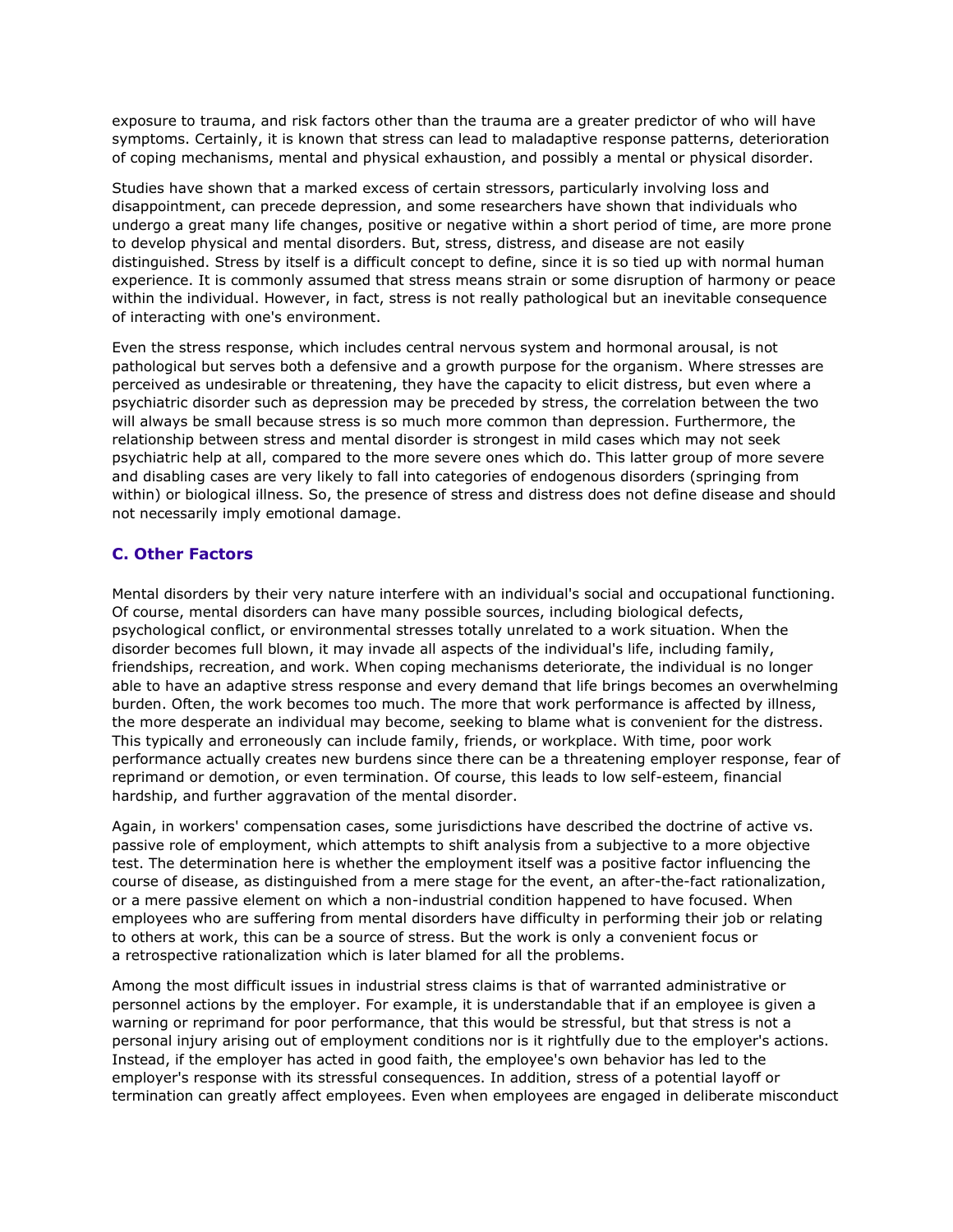or criminal activity for which they are sanctioned or terminated, this too is stressful but may not be a proper basis for an industrial claim. These organizational dynamics often form the framework in which an unrelated incidental injury or stress claim is made.

The subjective nature of industrial stress claims allows many of these anomalous assertions to flourish. The stress of any event is usually validated by self report alone. With a sudden, single event such as nervous shock, there may be independent observers to provide corroboration. But with chronic stressful events, there may be no corroboration, and adverse circumstances routinely fluctuate in severity making quantification difficult. Also, there is inevitably a reciprocal relationship between the nature of the claimed stress and the ineffectual coping mechanisms of the individual. In addition, an individual's account may not fit the true sequence of events, and must be scrutinized as to the timing of those claimed events in relationship to the distress. It is clear that people have a need to attribute causation to things that provide meaning to their perspective. Therefore, the individual's own assessment of the impact of an event may distort the history. Many of these assessments are culture bound or tied to a particular context, not the least of which is the presence of litigation. Finally, individuals forget events and, later, either supplement their memory with necessary information or extinguish information from memory which is not compatible with their perspective. None of this should imply that the individual is necessarily fabricating an account, but only that the account may not be reliable.

One of the fundamental misconceptions in pure emotional stress claims is that the process of damage is always analogous to that seen in physical injuries. While it is true that in many instances a stressful situation can create a weakening of an individual's coping mechanisms and thereby make that person vulnerable to the development of a mental or nervous disorder, the nature of the disorder in light of all the circumstances must be examined more closely. Prior to the turn of the century, common law both in Great Britain and America routinely denied recovery for damages based on fright or nervous shock on the theory that such damages were too remote. If damages flowed from such a shock, they were not considered the probable or natural consequences of a person of ordinary physical and mental vigor.

In essence, the fright was considered an independent intervening cause and any further consequences were unforeseeable. Subsequently, courts have taken the position that if the defendant could have foreseen that the wrongful act was likely to frighten the plaintiff, liability should rest for all the consequences resulting in a regular chain of causation from the fright, regardless of whether the particular consequences should have been foreseen or not. However, unlike physical injury to a bodily organ where the degree of damage and the natural healing process follow a measurable course, mental injuries can often stimulate the person to consciously or unconsciously use the incidents to promote personal and psychological needs.

So, for example, in a condition such as Conversion Disorder, the mind literally creates physical symptoms which serve a psychological purpose totally unrelated to the injury. Although this may be on an unconscious level, the person is still actively generating the condition. In other conditions, there is dramatic exaggeration of symptoms and magnification of impairment for personal gain. The distinction between the conscious and unconscious activity of the mind in these situations is easily blurred. In either case, this active generation of symptoms should be considered an independent intervening cause, and the mental injury which stimulated it is merely a passive and incidental circumstance.

# **DEFINING MENTAL DISORDERS**

Nowhere is the medicalization of our society more apparent than in the area of mental disorders. Some estimate that 20% of Americans now claim to suffer from some form of diagnosable psychiatric disorder. Dysfunction has become a growth industry, and in the 1990's young people are ten times as likely to be depressed as their parents and grandparents were at their age. The Diagnostic and Statistical Manual of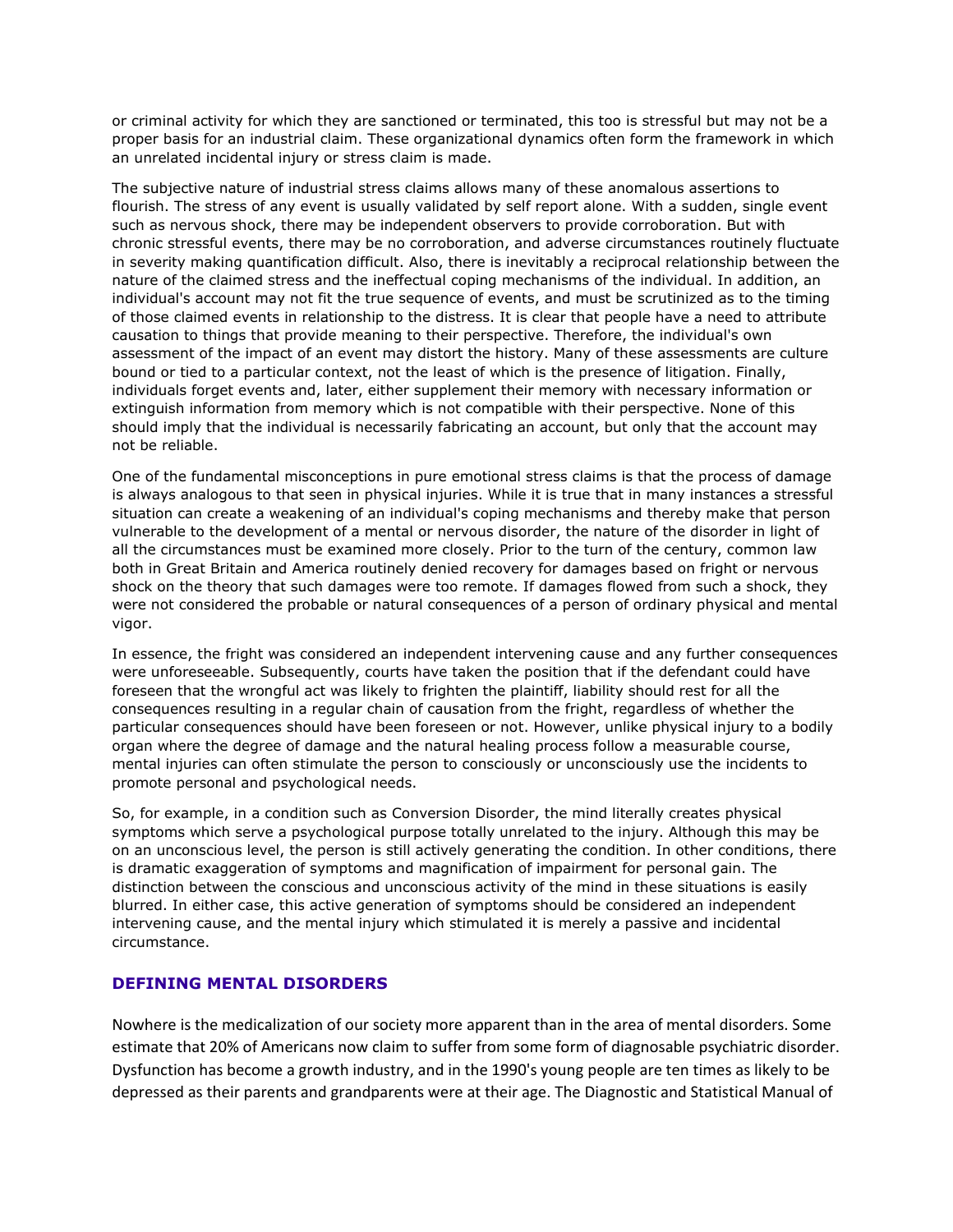Mental Disorders (DSM) of the American Psychiatric Association (now in Volume IV) has expanded over the last thirty years and doubled the number of diagnoses available. It has been affected by changing social norms and attitudes, and political and economic trends. While it still may be a valuable tool for research and clinical use, it may not be as helpful in understanding stress claims. Its authors have recognized this limitation and specifically include a cautionary statement which in part says, *the clinical and scientific considerations involved in categorization of these conditions as mental disorders may not be wholly relevant to legal judgements ...*

Some of the problems with using the DSM in any litigation setting are: (1) many diagnoses are overlapping, including some mild disorders with more severe disorders; (2) the criteria for a disorder are often based on subjective complaints alone, which are easily influenced by the context in which they are presented, (3) ordinary human distress can easily find a diagnosis if needed; (4) identification of a disorder does not by itself establish specific impairment or disability. Advances in medicine in psychiatry over the last hundred years have helped to identify the biological and psychological origins of mental disorders and their specific characteristics. Modern psychiatric and psychological treatment has also been of significant benefit to countless numbers of sufferers. Where the DSM has provided a common language among professionals and guidelines for assessment of patients, it has served a valuable role. Clearly there are illnesses such as Schizophrenia and Bipolar disorder (formerly manic depressive illness) which have such unique and dramatic symptoms that are not easily confused with ordinary human suffering. But the subjective nature of many stress-related illnesses and the ease in which a disease label can be attached, offer the litigant a range of possibilities from the least severe to the most severe types of disorders which are often distinguished only by the intensity of suffering that the individual conveys.

Although hypothetically any of the diagnoses in DSM could be claimed to be caused or at least aggravated by industrial stress, the more common types are: *Mood Disorders, Anxiety Disorders, Adjustment Disorders and Somatoform Disorders* (physical symptoms that suggest a medical condition but are greatly affected if not caused by emotional factors). The most frequently seen symptoms are those that relate to depression or anxiety. Depression can be as simple as a state of sadness and discouragement, or as complicated as a marked disinterest in life with accompanying weight loss, insomnia, difficulty in concentration, lack of energy, suicidal ideation, and even psychotic thinking. Anxiety symptoms can range from nervousness to an intense state of fear, panic, and physiological arousal. Depending on the constellation of these symptoms and their professed intensity, they are categorized into specific diagnostic mental disorders. Some of the disorders have strong biological or physical cause and may be recurrent or chronic regardless of any environmental influence. Not only can they constitute a preexisting condition, but the symptoms of the disorder may actually lead to work performance problems and the stress complications which the disorder has then caused. In other cases, environmental or stress factors can trigger or aggravate the disorder.

When physical symptoms spring from emotional factors, there may or may not be subjective emotional symptoms. In other words, some patients claim that they are under no emotional distress even while dramatic physical symptoms without explanation have taken over their lives. Others patients, such as those with chronic pain, may have a great deal of depression or anxiety, but will invariably say it is due to the pain. Distinguishing whether the emotional reaction is secondary to the physical symptoms and only a complication, versus one in which the emotional symptoms have a primary role, is not easy and requires a very thorough psychological assessment. Many psychosocial variables have been implicated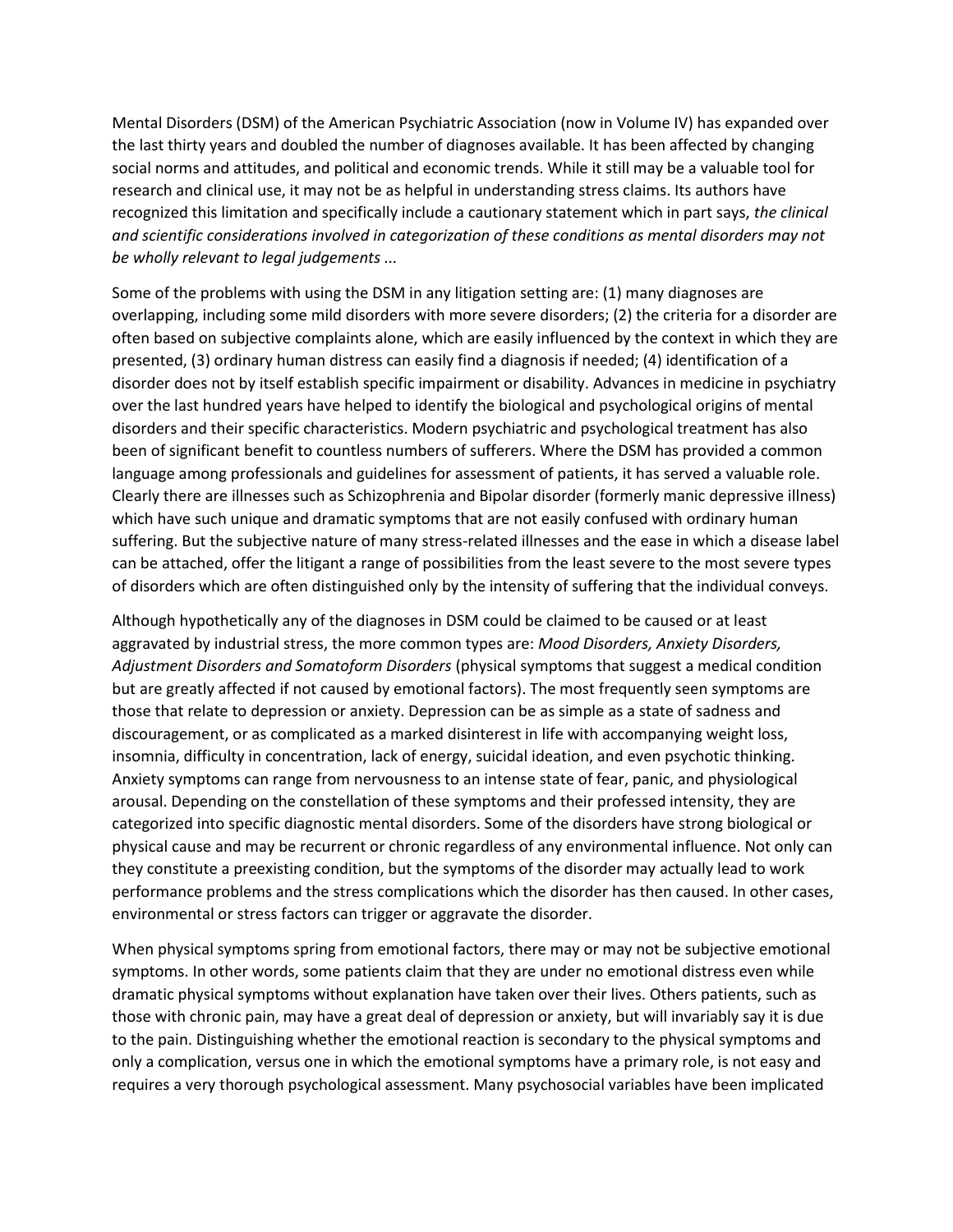in these chronic physical conditions, and they represent a major industrial health problem. One of the best predictors for disability is pre-existing job dissatisfaction.

One of the most common anxiety disorders seen in litigation today is *Post-Traumatic Stress Disorder.* This is most likely due to the fact that it is one of the few diagnoses which actually implies trauma or causation within its very name. The original diagnosis evolved from more narrow concepts of shell shock or battle fatigue in which an out of the ordinary stress or stunned the individual into an altered state of awareness and reactivity, and caused intrusive and involuntary reliving of the traumatic event. This diagnosis has now been expanded to include just about any stressful situation and the claim often rests on no more than remembering the event with distress. The actual and detailed criteria required by the diagnosis are frequently twisted and have practically become almost meaningless. The diagnosis of *Post-Traumatic Stress Disorder* has been a controversial one and remains vulnerable to severe criticism even today. There is no question that distressing symptoms following severe trauma occur, but how many people actually suffer lingering effects and what degree of impairment remains are debatable.

Frequently there is the stress that results from job dissatisfaction, uncertainty about employment, reaction to a reprimand or warning, and threatened or actual termination. This is sometimes diagnosed as *Occupational Problem.* While there may be a great deal of subjective distress, and vague symptoms of anxiety and depression, there may not be an otherwise properly diagnosable disorder. These personnel, administrative, and occupational problems often precede or are the backdrop of industrial stress claims. Psychological evaluations need to focus on personality characteristics of the employee as obtained from complete assessment of the individual through interviews and psychological testing, as well as from reports of behavior in and out of the workplace. Many *Personality Disorders* create an unusual sensitivity through suspiciousness of others, reading hidden meaning into remarks, unforgiveness of insults, impulsivity, mood instability, inappropriate intense anger, or fluctuating intense patterns of interpersonal relationships. These employees can create chronic problems in a work environment, and when their own behavior leads to untoward consequences, may initiate an industrial stress claim. It is important to note that these personality disorders are not just passive weaknesses on which the stress of employment has a greater effect, but also represent an active process that perpetuates its own difficulties.

# **CONDUCTING PSYCHOLOGICAL EVALUATIONS**

Most often opinions regarding stress-related illness and disability are made by a mental health provider who is currently treating the employee. This can be a doctor of psychiatry or psychology, social worker, or therapist. The employee usually gives a history of symptoms and circumstances surrounding those symptoms to the doctor, who typically makes a diagnosis and may advise the employee to not return to work for the time being. Later, this treating doctor may be called upon to provide a more extensive report regarding the employee's condition or to testify on behalf of the employee's claim. Sometimes attorneys will refer an employee to a particular doctor both for treatment and expert opinion in the stress claim. It is often asserted that the treating doctor is in the best position to give this opinion because he or she has intimate knowledge of the patient and has often been in contact with the patient over a period of time.

A number of serious problems arise in this regard. First, the doctor may not be trained in the evaluation of these often quite complex cases. The initial opinion and recommendations may have been given after a brief interview where the history relied almost exclusively on the subjective reports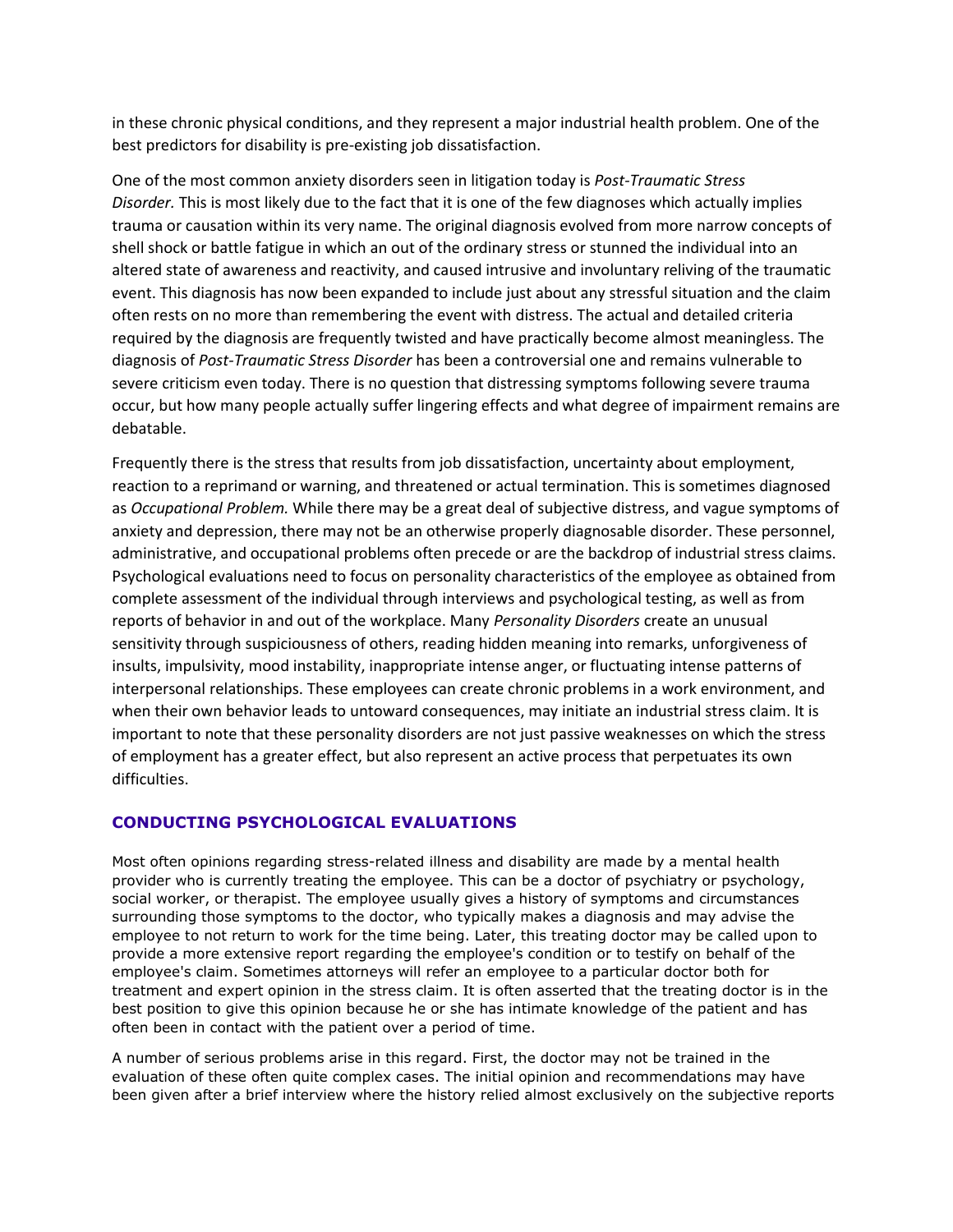of the employee. Rarely has the treating doctor reviewed, in advance, recorded information, other opinions, past medical records, or statements from collateral sources. Second, the treating doctor inherently accepts the patient's account and, in the absence of obvious manipulation, becomes allied to the patient's interest. It would be impossible for a treatment relationship to continue if the doctor did not believe the patient or, even worse, expressed an opinion contrary to the patient's position in the claim. Third, the treating doctor may have adverse financial consequences by not supporting the claim since at times therapy bills can be dependent on such an opinion.

Independent assessment which includes a thorough understanding of the circumstances of employment, feedback from collateral sources, and a complete history of the employee, both medical and psychological, is necessary. There is no way to adequately determine whether or not a mental disorder is pre-existing or recent without such a thorough assessment. The worker's account alone is unreliable because of the natural tendency to emphasize the factors in the claim itself and minimize other issues. Some emotional disorders occur as isolated episodes in time with no history of symptoms preceding. Others have a chronic or cyclical course which can be traced throughout the life of an individual. Still others are episodic, manifesting themselves only a few times throughout the person's life. A proper diagnosis, therefore, can only be made by a thorough understanding of the entire life history. Specific questions to be answered in assessing an industrial stress claim are:

- *1. Is there a diagnosable disorder?*
- *2. Are all the symptoms consistent with the disorder, or can they represent some other condition?*
- *3. Is the degree of distress measured only by the individual's account, or has it been verified from collateral sources?*
- *4. Is the injury, physical or non-physical, likely to have resulted in such a disorder?*
- *5. Is the injury verifiable?*
- *6. How had this individual adjusted to the job prior to the claimed injury? Other jobs?*
- *7. What are the conditions of employment generally and are they undergoing any changes?*
- *8. Are there alternative explanations for this disorder, considering the entire life history and personality of the individual?*
- *9. Is this a typical course of illness and/or response to treatment? If not, why? Is there motivation to heal?*
- *10. What objective measures of impairment and disability are there?*

Psychological evaluations can vary tremendously in depth and in scope, depending on the complexity of the presenting problem. While such evaluations do not determine factual matters, sufficient familiarity with the facts is necessary so that consistency between the claimant's account and other data can be checked. The timing of symptoms in relationship to the injury needs to be validated as do assurances of good medical and mental health prior to the injury. Discovering pre-existing illness or personal conflict does not necessarily mean that the individual could not have been additionally and substantially injured later. Simply lining up pre-existing problems as proof of a weak claim is not conclusive. The proper focus should be on whether or not the disorder flows naturally and consistently from the injury.

The process of the evaluation includes a thorough review of collateral information, possibly collateral interviews, personal interview of the claimant (relying on records alone can lead to only limited impressions), a complete mental status examination and, if necessary, psychological testing. Attention should be paid to primary and secondary gain factors. Primary gain refers to a psychological conflict or need that the symptoms satisfy. It may be avoidance of an unpleasant or threatening personal situation or a means to gain an important response from the environment. The symptom serves a psychological purpose and resolves a conflict with which the individual otherwise cannot deal adequately. This underlying psychological issue is the main initiating and sustaining factor of the symptoms. Secondary gain refers to those perhaps unexpected environmental responses to the symptoms that assist in sustaining them by reinforcement. Examples include financial reimbursement, attention from the family, or avoidance of less than satisfactory work conditions. There is obviously some overlap between primary and secondary gain; both features need to be seen as a process as